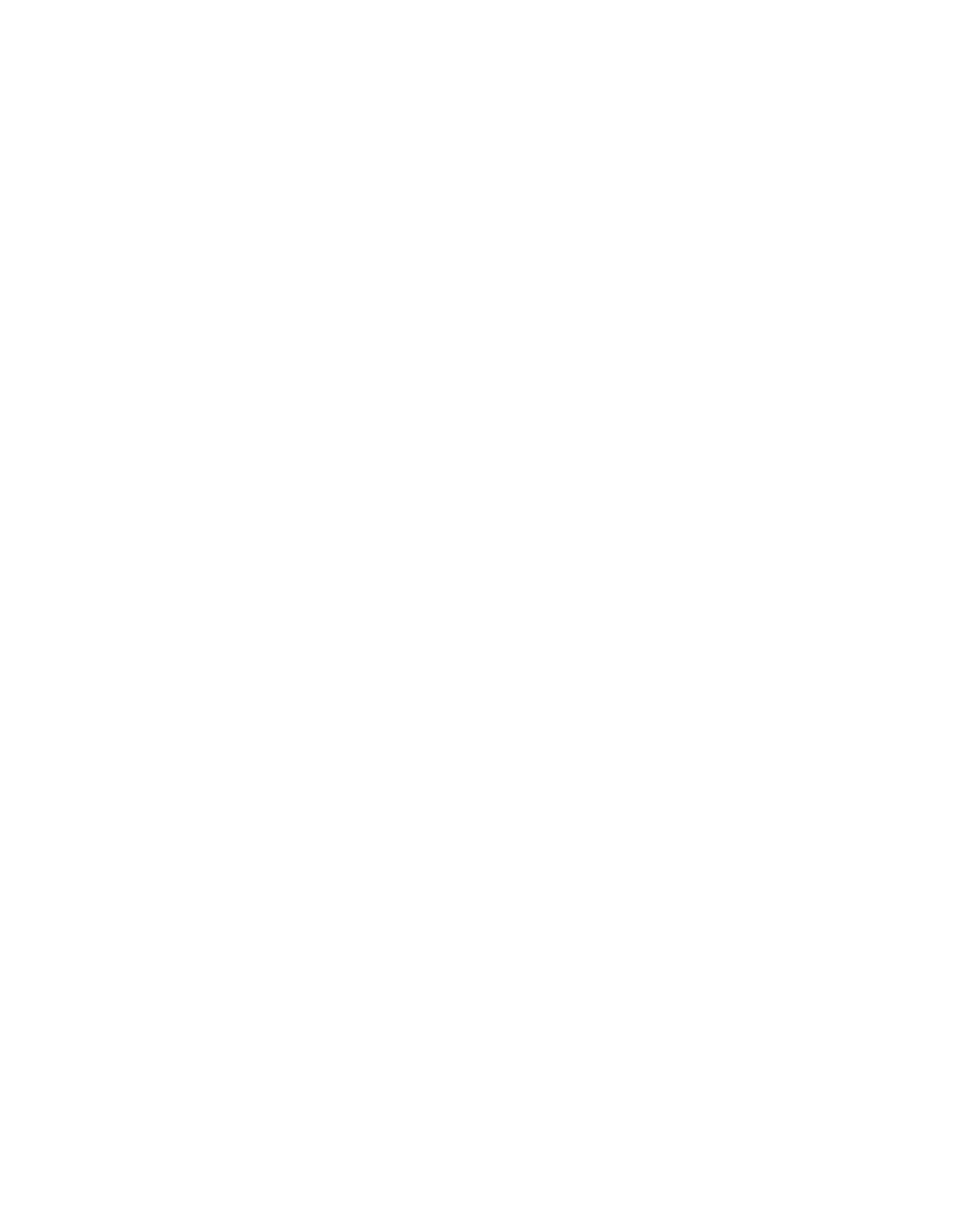| ID | <b>Measure/Indicator from</b><br>2017/18                                                                                                                                                                                                             | Org<br>Id | <b>Current</b><br>Performance as stated on<br>stated on<br>QIP2017/18 | <b>Target as</b><br><b>QIP</b><br>2017/18 | <b>Current</b><br><b>Performance</b><br>2018 | <b>Comments</b> |
|----|------------------------------------------------------------------------------------------------------------------------------------------------------------------------------------------------------------------------------------------------------|-----------|-----------------------------------------------------------------------|-------------------------------------------|----------------------------------------------|-----------------|
|    | 2 Percent of patients/clients who<br>see their primary care provider<br>within 7 days after discharge<br>from hospital for selected<br>conditions.<br>(%; Discharged patients with<br>selected HIG conditions; April<br>2015 - March 2016; CIHI DAD) | 91570 CB  |                                                                       | CB                                        | CB.                                          |                 |

| <b>Change Ideas from Last Years QIP (QIP)</b><br>2017/18)                                                                                                                                                                                                                                                                                                                                                                                                     | <b>Was this change</b><br>idea implemented<br>as intended? (Y/N<br>button) | <b>Lessons Learned: (Some</b><br><b>Questions to Consider) What was</b><br>your experience with this<br>indicator? What were your key<br>learnings? Did the change ideas<br>make an impact? What advice<br>would you give to others?                                             |
|---------------------------------------------------------------------------------------------------------------------------------------------------------------------------------------------------------------------------------------------------------------------------------------------------------------------------------------------------------------------------------------------------------------------------------------------------------------|----------------------------------------------------------------------------|----------------------------------------------------------------------------------------------------------------------------------------------------------------------------------------------------------------------------------------------------------------------------------|
| 1. Work with the local hospital to ensure<br>they understand the role of SGBCHC<br>including Nurse Practioners 2. Develop a<br>system to track each time a hospital<br>admission report is received 3.<br>Communicate with our clients to better<br>promote an awareness of the SGBCHC<br>when they are in hospital 4. Track hospital<br>admissions to collect baseline data 5.<br>Develop a system for following up with<br>clients after hospital discharge | Yes                                                                        | This continues to be an area of<br>improvement for the SGBCHC. The<br>SGBCHC is still not receiving all<br>hospital admission reports. This<br>indicator will continue to be a focus<br>for the coming year. Details can be<br>found in the 2018/19 Quality<br>Improvement Plan. |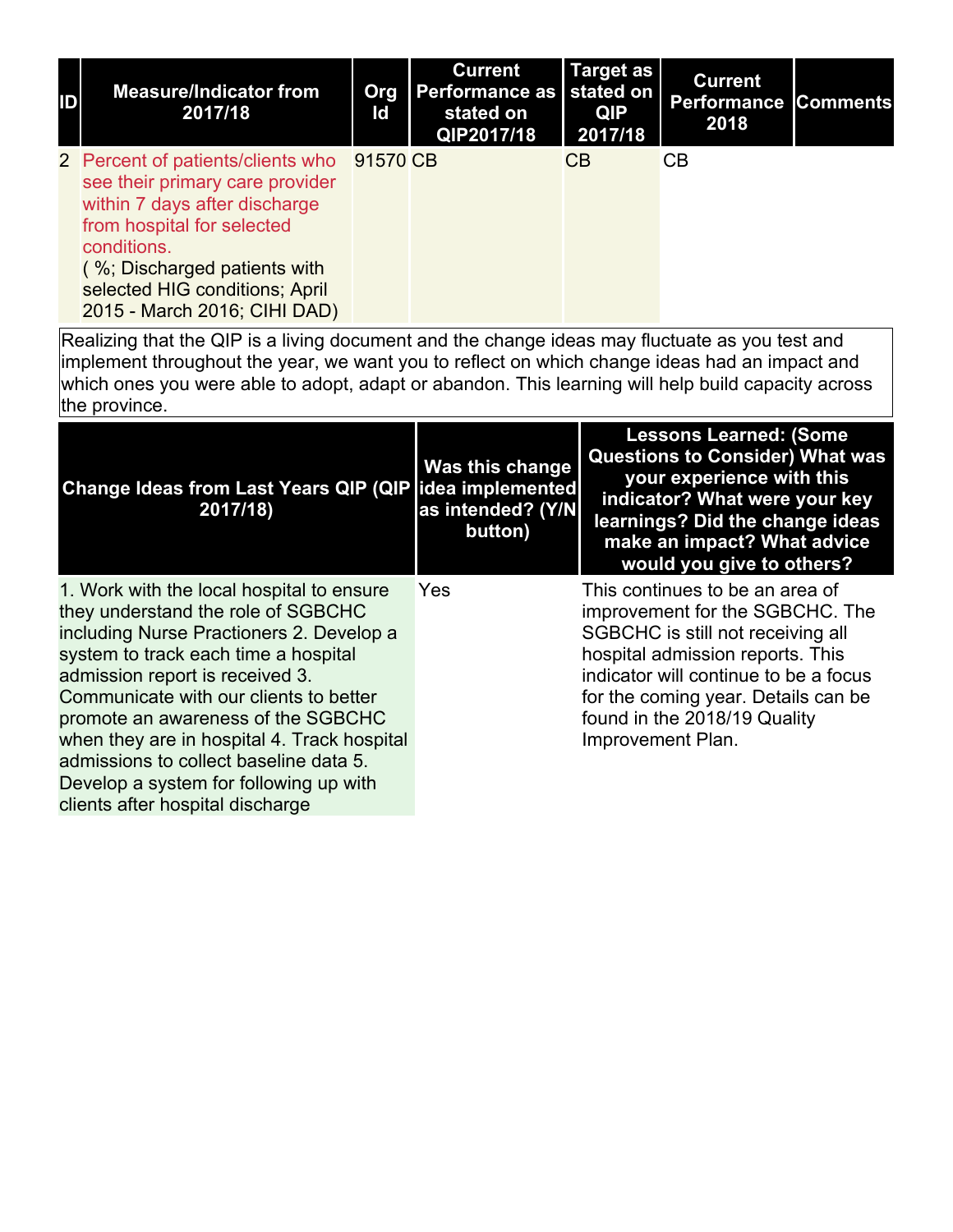| ID | <b>Measure/Indicator from</b><br>2017/18                                                                                                                                                                                                | Org<br>ld   | <b>Current</b><br><b>Performance as</b><br>stated on<br>QIP2017/18 | <b>Target as</b><br>stated on<br>QIP<br>2017/18 | <b>Current</b><br>Performance<br>2018 | <b>Comments</b> |
|----|-----------------------------------------------------------------------------------------------------------------------------------------------------------------------------------------------------------------------------------------|-------------|--------------------------------------------------------------------|-------------------------------------------------|---------------------------------------|-----------------|
|    | 3 Percentage of patients and<br>clients able to see a doctor or<br>nurse practitioner on the same<br>day or next day, when needed.<br>(%; PC organization population<br>(surveyed sample); April 2016 -<br>March 2017; In-house survey) | 91570 50.98 |                                                                    | 60.00                                           | 62.00                                 |                 |

| <b>Change Ideas from Last</b><br><b>Years QIP (QIP 2017/18)</b>                                                                                                 | Was this change<br>idea implemented<br>as intended? (Y/N<br>button) | <b>Lessons Learned: (Some Questions to</b><br>Consider) What was your experience with this<br>indicator? What were your key learnings? Did<br>the change ideas make an impact? What<br>advice would you give to others?                                                                                                                                                                                                                                                                                                                                      |
|-----------------------------------------------------------------------------------------------------------------------------------------------------------------|---------------------------------------------------------------------|--------------------------------------------------------------------------------------------------------------------------------------------------------------------------------------------------------------------------------------------------------------------------------------------------------------------------------------------------------------------------------------------------------------------------------------------------------------------------------------------------------------------------------------------------------------|
| To increase the percentage<br>of clients who reported they<br>were able to see a doctor or<br>nurse practitioner on the<br>same day or next day, when<br>needed | Yes                                                                 | Schedules were reviewed and same day spots<br>are allotted each day. Triage guidelines were<br>reviewed and the clinical nurse is currently<br>triaging calls, at times preventing an unnecessary<br>visit to the clinic. We have also expanded the role<br>of the clinical nurse which creates more<br>appointment availability for the Nurse<br>Practitioners and Physicians. This indicator is<br>important and we feel there is still room for<br>improvement with and therefore will keep this<br>indicator on the 2018/19 Quality Improvement<br>Plan. |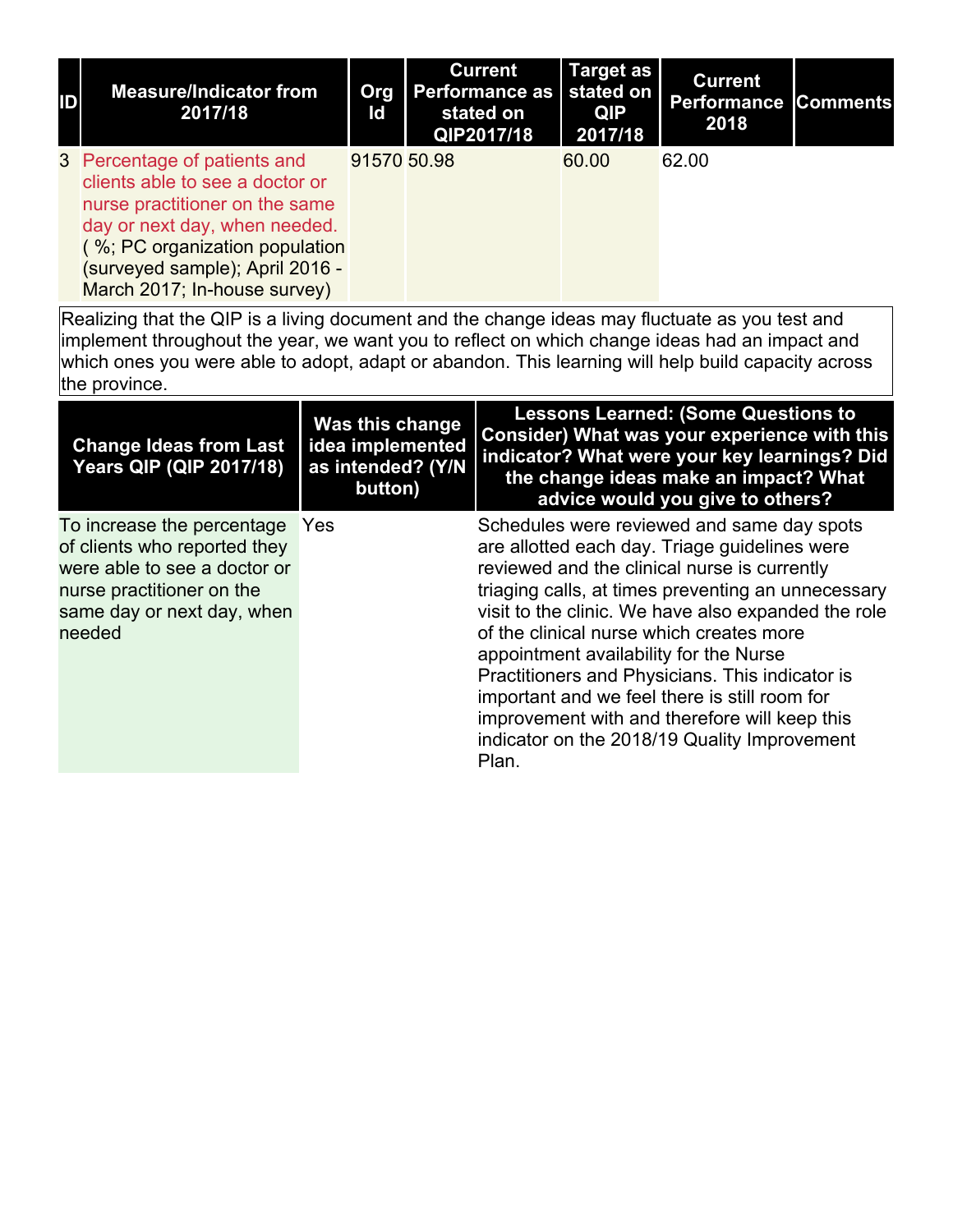| ID | <b>Measure/Indicator from</b><br>2017/18                                                                                                                                                                                                | Org<br>Id   | <b>Current</b><br>Performance as stated on I<br>stated on<br>QIP2017/18 | <b>Target as</b><br><b>QIP</b><br>2017/18 | <b>Current</b><br><b>Performance Comments</b><br>2018 |  |
|----|-----------------------------------------------------------------------------------------------------------------------------------------------------------------------------------------------------------------------------------------|-------------|-------------------------------------------------------------------------|-------------------------------------------|-------------------------------------------------------|--|
|    | 4 Percentage of patients with<br>diabetes, aged 40 or over, with<br>two or more glycated<br>hemoglobin (HbA1C) tests<br>within the past 12 months<br>(%; patients with diabetes,<br>aged 40 or over; Annually;<br>ODD, OHIP-CHDB, RPDB) | 91570 58.00 |                                                                         | 65.00                                     | 83.00                                                 |  |

| Change Ideas from Last   idea implemented<br>Years QIP (QIP 2017/18)                                                                 | Was this change<br>as intended? (Y/N<br>button) | <b>Lessons Learned: (Some Questions to</b><br>Consider) What was your experience with this<br>indicator? What were your key learnings? Did<br>the change ideas make an impact? What advice<br>would you give to others?                                                                                                                     |
|--------------------------------------------------------------------------------------------------------------------------------------|-------------------------------------------------|---------------------------------------------------------------------------------------------------------------------------------------------------------------------------------------------------------------------------------------------------------------------------------------------------------------------------------------------|
| Increase the percentage<br>of clients with diabetes,<br>aged 40 and over, with<br>two or more A1c tests<br>within the past 12 months | Yes                                             | A roster of diabetes patients was created. A<br>Certified Diabetic Educator (CDE) was attached to<br>each diabetic client. The two CDE's run searches<br>weekly to monitor appointment dates as well as A1c<br>levels. Focus in the upcoming year will shift to<br>making the A1c searches automated at regular<br>intervals using the EMR. |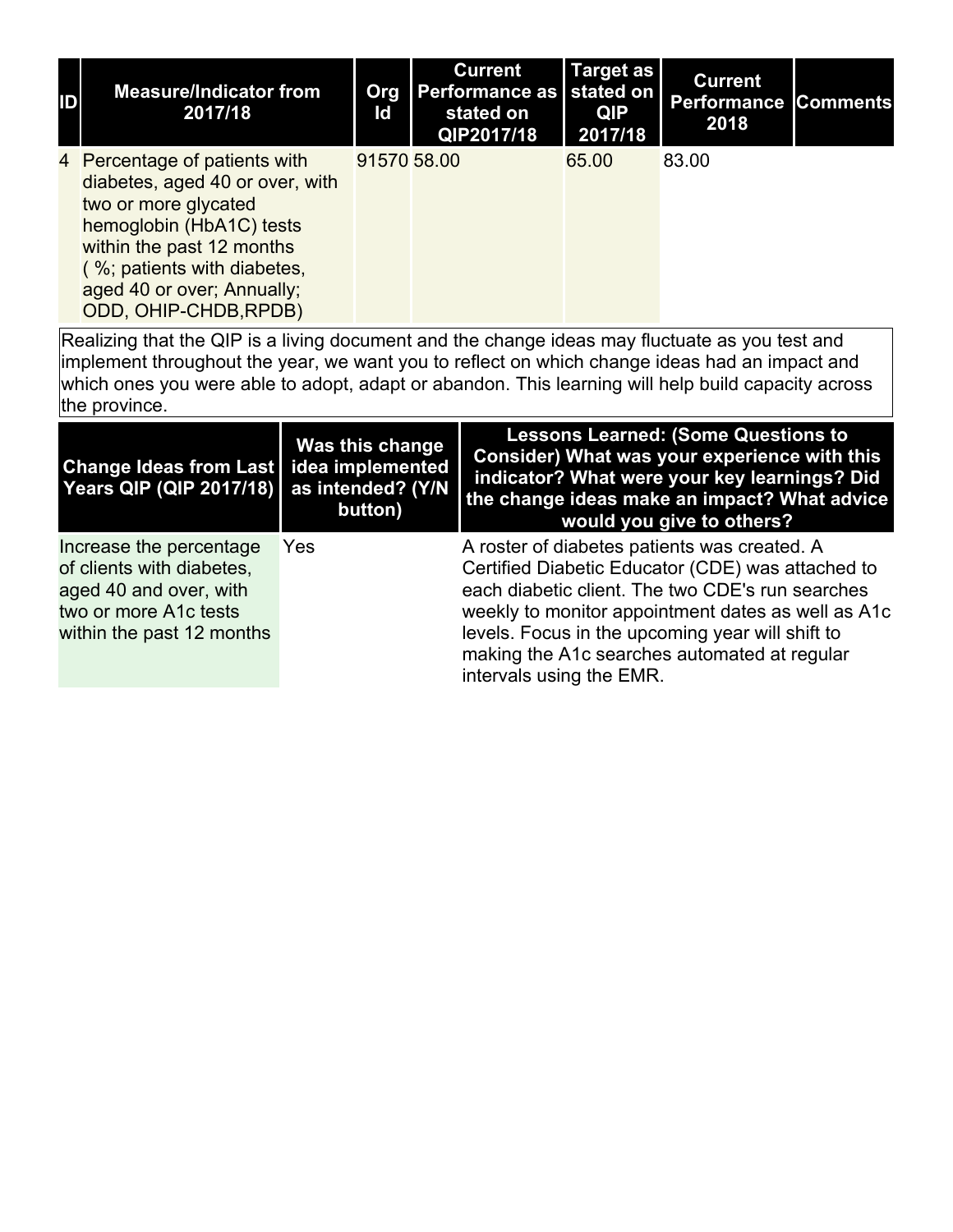| ID | <b>Measure/Indicator from</b><br>2017/18                                                                                                                                 | Org<br>ld | <b>Current</b><br><b>Performance as</b><br>stated on<br>QIP2017/18 | Target as<br>stated on<br><b>QIP 2017/18</b> | <b>Current</b><br><b>Performance</b><br>2018 | <b>Comments</b> |
|----|--------------------------------------------------------------------------------------------------------------------------------------------------------------------------|-----------|--------------------------------------------------------------------|----------------------------------------------|----------------------------------------------|-----------------|
|    | 5 Percentage of patients with 91570 CB<br>medication reconciliation in<br>the past year<br>(%; All patients; Most<br>recent 12 month period;<br><b>EMR/Chart Review)</b> |           |                                                                    | CB                                           | <b>NA</b>                                    |                 |

| <b>Change Ideas from</b><br><b>Last Years QIP</b><br>(QIP 2017/18)           | Was this change<br>idea implemented<br>as intended? (Y/N<br>button) | <b>Lessons Learned: (Some Questions to Consider)</b><br>What was your experience with this indicator? What<br>were your key learnings? Did the change ideas make<br>an impact? What advice would you give to others?                                                                                                                                                                                          |
|------------------------------------------------------------------------------|---------------------------------------------------------------------|---------------------------------------------------------------------------------------------------------------------------------------------------------------------------------------------------------------------------------------------------------------------------------------------------------------------------------------------------------------------------------------------------------------|
| To begin to offer<br>medication<br>reconciliation to<br>primary care clients | <b>No</b>                                                           | Charts were audited thoroughly this year. The clinic team<br>met and discussed the necessity for medication<br>reconciliations to be completed. The SGBCHC is in a<br>unique situation due to our local EMR capability for e-<br>prescription service. The clinical team, in consultation<br>with management, has decided the medication<br>reconciliation is not a priority for improvement at this<br>time. |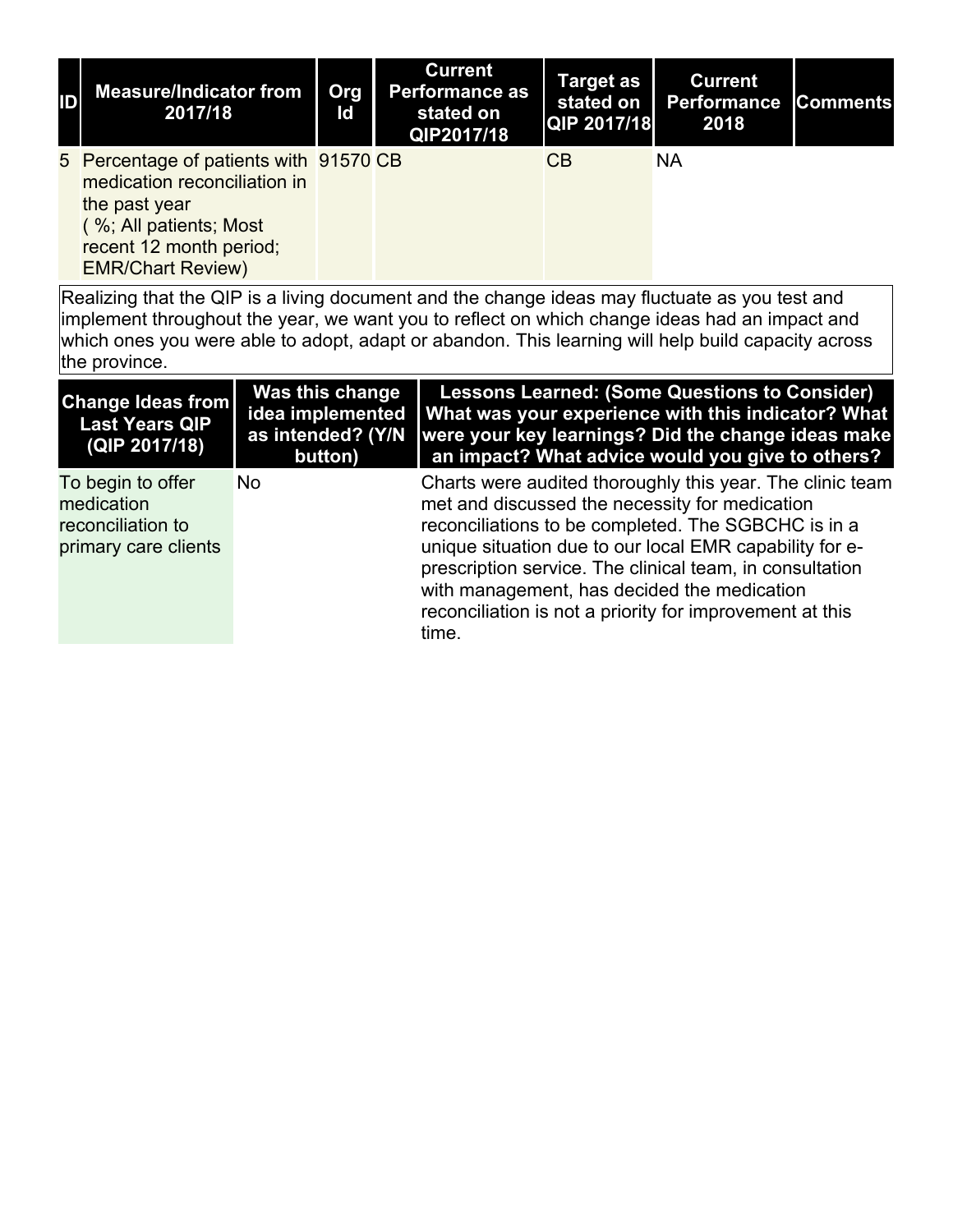| <b>Measure/Indicator from 2017/18</b>                                                                                                                                                                                                                                                                                                      | Org<br>ld   | <b>Current</b><br><b>Performance</b><br>as stated on<br>QIP2017/18 | <b>Target as</b><br>stated on<br><b>QIP</b><br>2017/18 | <b>Current</b><br><b>Performance Comments</b><br>2018 |  |
|--------------------------------------------------------------------------------------------------------------------------------------------------------------------------------------------------------------------------------------------------------------------------------------------------------------------------------------------|-------------|--------------------------------------------------------------------|--------------------------------------------------------|-------------------------------------------------------|--|
| 6 Percentage of screen eligible<br>patients aged 50 to 74 years who<br>had a FOBT within the past two<br>years, other investigations (i.e.,<br>flexible sigmoidoscopy) within the<br>past 10 years or a colonoscopy<br>within the past 10 years.<br>(%; PC organization population<br>eligible for screening; Annually;<br>See Tech Specs) | 91570 70.00 |                                                                    | 80.00                                                  | 89.00                                                 |  |

| <b>Change Ideas from Last Years</b><br>QIP (QIP 2017/18)                                                                                                                                                                           | Was this change  <br>as intended? (Y/N)<br>button) | <b>Lessons Learned: (Some Questions to</b><br><b>Consider) What was your experience</b><br>idea implemented with this indicator? What were your key<br>learnings? Did the change ideas make<br>an impact? What advice would you give<br>to others?                                                 |
|------------------------------------------------------------------------------------------------------------------------------------------------------------------------------------------------------------------------------------|----------------------------------------------------|----------------------------------------------------------------------------------------------------------------------------------------------------------------------------------------------------------------------------------------------------------------------------------------------------|
| To increase the percentage of<br>eligible patients aged 50 to 74 who<br>had a FOBT within the past two<br>years, other investigations (<br>sigmoidoscopy) within the past 10<br>years or a colonoscopy within the<br>past 10 years | Yes                                                | The process for tracking cancer care<br>screening was reviewed. A focus was<br>made on consistent documentation of<br>offered/declined rates. Our screening rates<br>are quite high at this time and focus in the<br>next year will be on maintaining processes<br>to keep these rates consistent. |